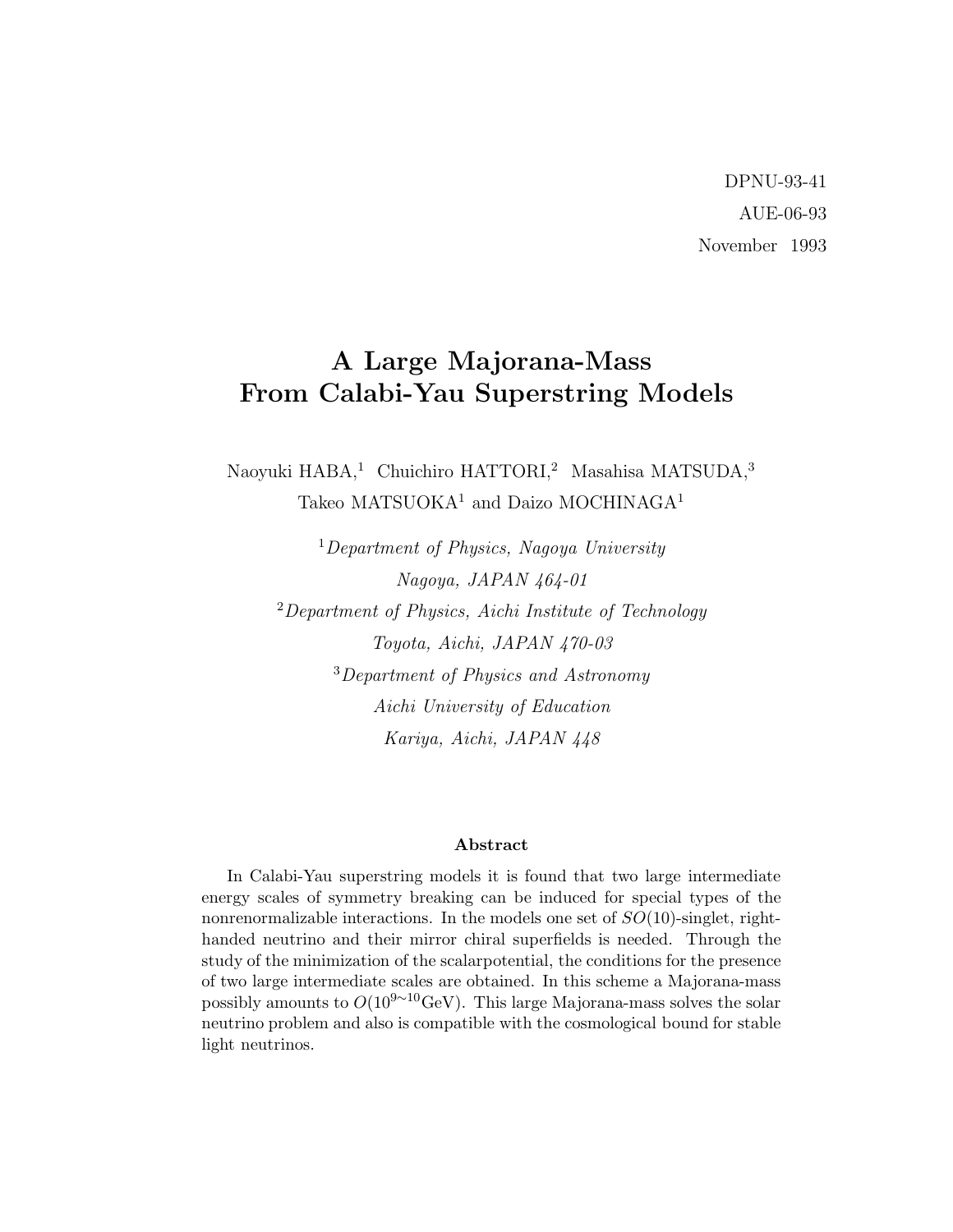Superstring theory is the only known candidate of consistent unification of all fundamental interactions. Lacking a means of addressing the non-perturbative problems, at present we are unable to select a true string vacuum theoretically. However, we can make use of phenomenological requirements on superstring-derived models as a valuable clue to classify the string vacua corresponding to a huge number of distinct classical solutions. From this point of view it is important for us to understand how to connect superstring theory with the standard model.

In Calabi-Yau superstring models the gauge symmetry at the unification scale is rank-6 or rank-5 and is larger than the standard gauge symmetry  $G_{st} = SU(3)_c \times$  $SU(2)_L \times U(1)_Y$  $SU(2)_L \times U(1)_Y$  $SU(2)_L \times U(1)_Y$  $SU(2)_L \times U(1)_Y$  $SU(2)_L \times U(1)_Y$  with rank-4 [1]. Consequently, there exist intermediate energy scales of symmetry breaking between the unification scale and the electroweak scale. Furthermore, in Calabi-Yau superstring models there appear extra matter fields which are not contained in the minimal supersymmetric standard model. In fact, we generally have  $G_{st}$ -neutral but  $E_6$ -charged chiral superfields and their mirror chiral superfields. In order that Calabi-Yau superstring theory is brought into contact with the standard model, some of these  $G_{st}$ -neutral matter fields have to develop non-vanishing vacuum expectation values(VEVs) at the intermediate energy scales.

In the following we specialize in the case that the gauge symmetry at the unification scale is rank-6. In this case there should exist two intermediate energy scales of the symmetry breaking, which are represented by the VEVs  $\langle S \rangle$  and  $\langle N \rangle$ . Here we denote an SO(10)-singlet chiral superfield and a right-handed neutrino chiral superfield  $(\nu_R^c)$  as S and N, respectively, which belong to 27-representation of  $E_6$ . If these VEVs are sufficiently large compared with the soft supersymmetry(susy) breaking scale  $m_{SUSY} = O(10^3 \text{GeV})$ , we have to make the D-terms vanish at such large scales. This is realized by setting  $\langle S \rangle = \langle \overline{S} \rangle$  and  $\langle N \rangle = \langle \overline{N} \rangle$ , where  $\overline{S}$  and  $\overline{N}$  stand for mirror chiral superfields of  $S$  and  $N$ , respectively. Since the superfield  $S$  participates in a Yukawa interaction with leptoquark chiral superfields, the order of magnitude of  $\langle S \rangle (\langle S \rangle)$  determines the lifetime of proton. To be consistent with the proton stability, it is required that  $\langle S \rangle \ge O(10^{16} \text{GeV})$ . On the other hand, a non-vanishing  $\langle N \rangle$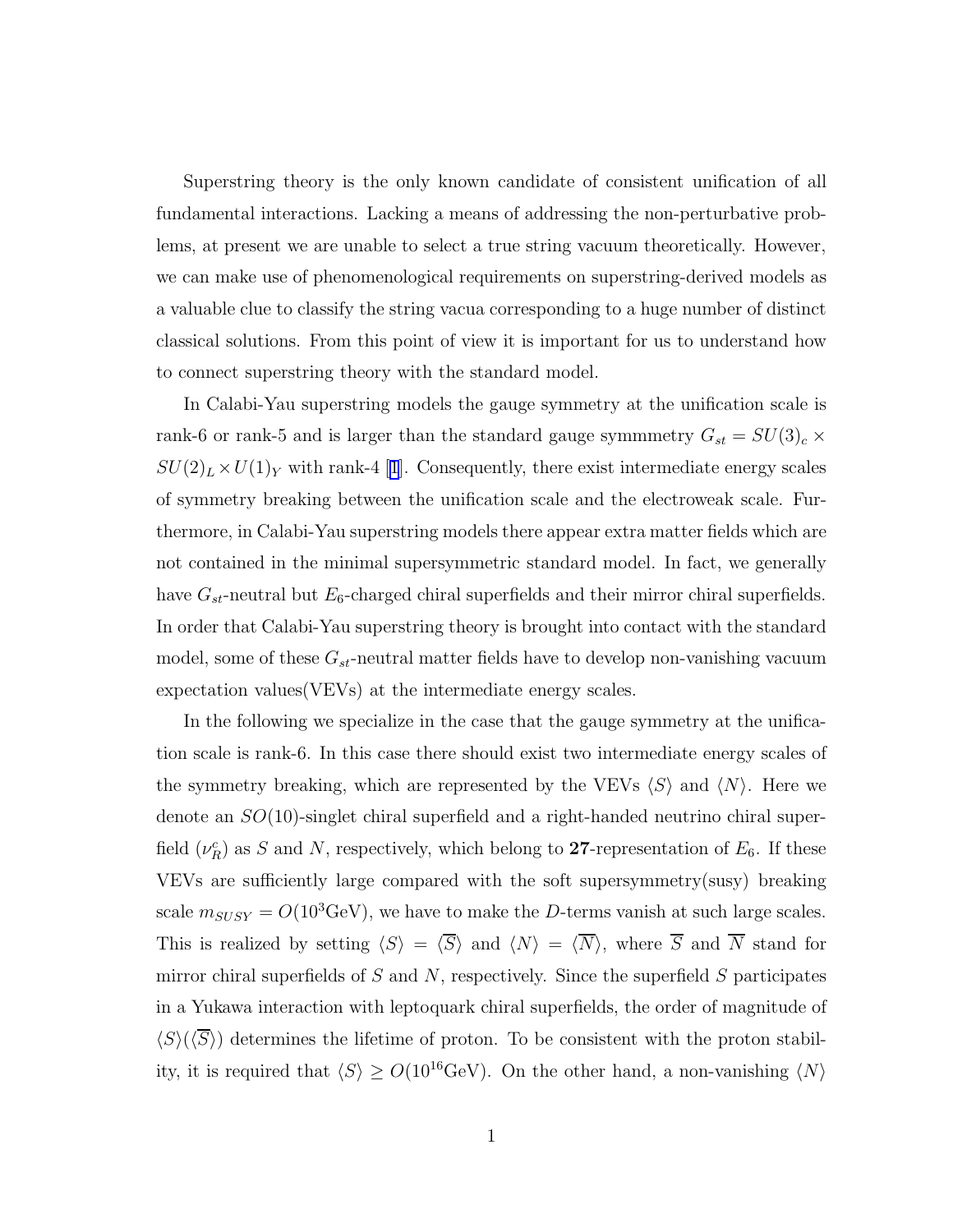implies the lepton number violation. Therefore, the magnitude of  $\langle N \rangle(\langle \overline{N} \rangle)$  seems to be closely linked to a Majorana-mass(M-mass) of the right-handed neutrino. Experimentally neutrino masses are so small compared with quark masses and charged lepton masses. Seesaw mechanism provides an interesting solution for the neutrino mass problem by introducing large M-masses for right-handed neutrinos [\[2\]](#page-10-0). If we take the solar neutrino problem seriously, the M-mass of the right-handed neutrino should be of order  $10^{9 \sim 12} \text{GeV}[3]$  $10^{9 \sim 12} \text{GeV}[3]$ . Also this large M-mass is compatible with the cosmological bound for stable light neutrinos[[4](#page-10-0)].

As mentioned above, from the proton stability the condition

$$
\langle S \rangle \ge O(10^{16} \text{GeV}) \tag{1}
$$

should be satisfied. How can we derive such large intermediate scales in Calabi-Yau superstring models? The discrete symmetry of the compactified manifold possibly accomplishes this desired situation [\[5](#page-10-0)]. In superstring models there exist effective nonrenormalizable(NR) terms in the superpotential. The order of magnitudes of  $\langle S \rangle$  and  $\langle N \rangle$  are governed by these NR terms. Along this fascinating line the problems of two large intermediate scales of symmetry breaking and mass matrices have been studied first by Masip [\[6](#page-10-0)]. In the analysis general structures of the scalarpotential are not sufficiently clarified and conditions on the NR terms for the presence of two large intermediate scales are obscure.

In this paper we find the constraints on the NR terms for the presence of two large intermediate scales and of a large M-mass. Furthermore, we show that two intermediate scales of symmetry breaking are

$$
\langle S \rangle \ge O(10^{16} \text{GeV}), \qquad O(10^{15} \text{GeV}) \ge \langle N \rangle \ge O(10^{13} \text{GeV}) \tag{2}
$$

for special types of the NR terms and that a M-mass of right-handed neutrino becomes  $M_M \sim m_{SUSY}(\langle S \rangle / \langle N \rangle)^2$ . Its numerical value of the M-mass possibly amounts to  $O(10^{9 \sim 10} \text{GeV})$ .

First we take up the NR interactions in the superpotential coming from a pair of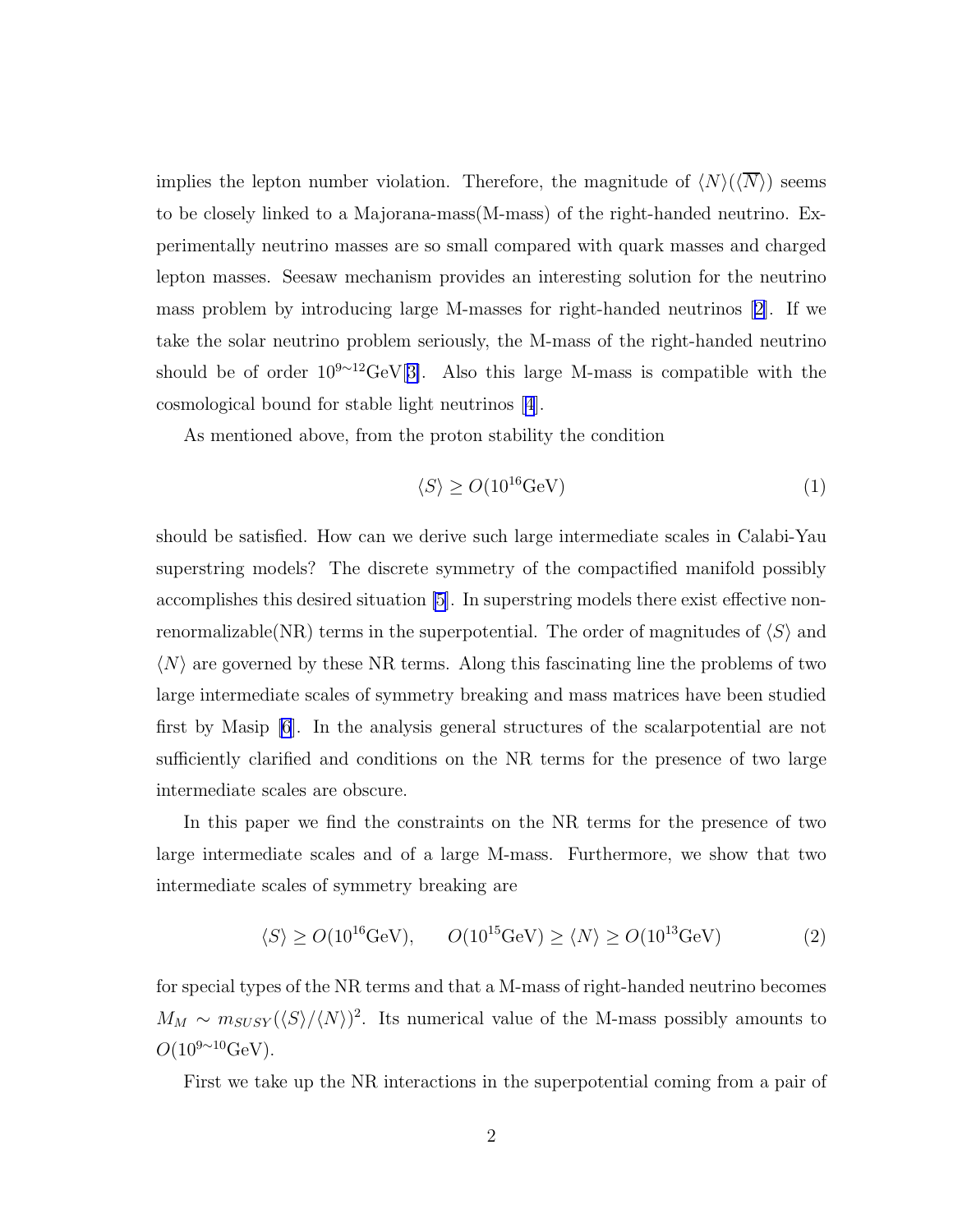S and  $\overline{S}$  chiral superfields. The NR terms are of the form

$$
W_{NR} = \sum_{p=2}^{\infty} \lambda_p M_C^{-3-2p} (S\overline{S})^p,
$$
\n(3)

where  $M_C$  is the unification scale. Dimensionless coupling  $\lambda_p$ 's are of order one. However, if the compactified manifold has a specific type of discrete symmetry, some of  $\lambda_p$ 's become vanishing. For instance, in the four-generation model obtained from the Calabi-Yau manifold with the high discrete symmetry  $S_5 \times Z_5^5$ , this symmetry requires that  $\lambda_p = 0$  for  $p \neq 4 \pmod{5}$  [\[5](#page-10-0)]. When we denote the lowest number of p as n, the NR terms are approximately written as  $W_{NR} \cong \lambda_n M_C^{3-2n} (S\overline{S})^n$ .

To maintain susy down to a TeV scale, the scalar potential should satisfy  $F$ flatness and D-flatness conditions at the large intermediate scale. Then we have to set  $\langle S \rangle = \langle \overline{S} \rangle$ . As far as D-terms are concerned, the VEV can be taken as large as we want. Incorporating the soft susy breaking terms, we have the scalarpotential

$$
V = n^2 \lambda_n^2 M_C^{-6-4n} \left( |S|^{2(n-1)} |\overline{S}|^{2n} + |S|^{2n} |\overline{S}|^{2(n-1)} \right)
$$
  
+ 
$$
\frac{1}{2} \sum_{\alpha} g_{\alpha}^2 \left( S^{\dagger} T_{\alpha} S - \overline{S}^{\dagger} T_{\alpha} \overline{S} \right)^2 + V_{soft},
$$
 (4)

$$
V_{soft} = m_S^2 |S|^2 + m_{\overline{S}}^2 |\overline{S}|^2, \tag{5}
$$

where the  $T_{\alpha}$  are Lie algebra generators and  $m_S^2$  and  $m_{\overline{S}}^2$  are the running scalar masses squared from the soft susy breaking. S and  $\overline{S}$  develop nonzero VEVs when  $m_S^2 + m_{\overline{S}}^2 < 0$ . In the renormalization group analysis for the four-generation model, it has been proven that  $m_S^2 + m_{\overline{S}}^2$  possibly becomes negative at the large intermediate scale $O(10^{16} \text{GeV})$  [[7\]](#page-10-0). By minimizing V, we obtain the VEVs as

$$
\langle S \rangle \simeq \langle \overline{S} \rangle \sim M_C \left( \frac{\sqrt{-m_S^2}}{M_C} \right)^{1/2(n-1)}.
$$
 (6)

The difference  $\langle S \rangle - \langle \overline{S} \rangle$  is negligibly small and we put  $m_S^2 = m_{\overline{S}}^2$  approximately. In the case  $n = 4$  as in the four-generation model, the intermediate energy scale becomes

$$
\langle S \rangle \simeq \langle \overline{S} \rangle \sim O(10^{16} \text{GeV}) \tag{7}
$$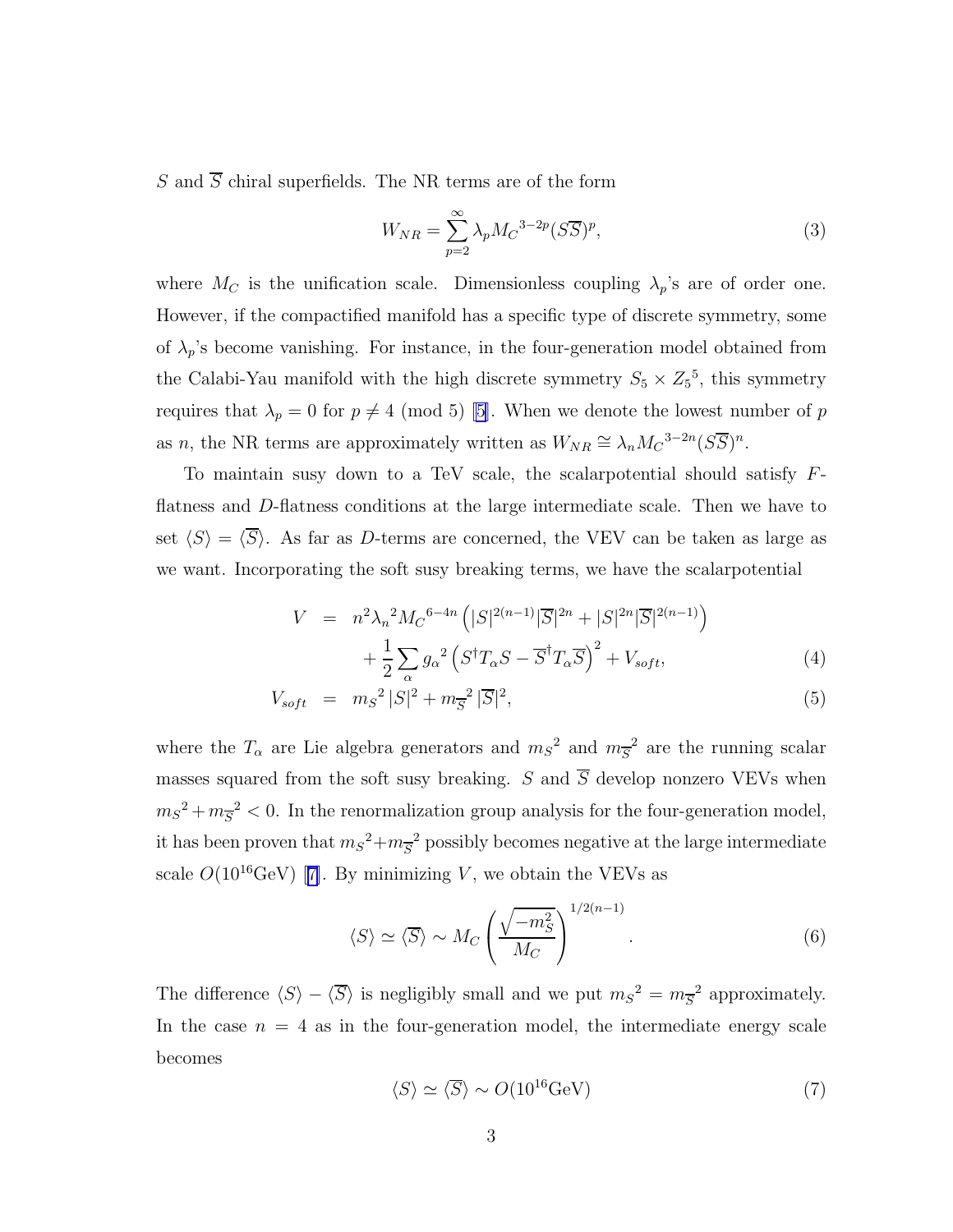for  $M_C = 10^{18 \sim 19}$ GeV. If  $n = 2$ , then we have  $\langle S \rangle \sim 10^{11}$ GeV, which leads to the fast proton decay. Through the Higgs mechanism, the  $(S - \overline{S})/\sqrt{2}$  are absorbed into a massive vector superfield with its mass of  $O(g_{\alpha} \langle S \rangle)$ . The component  $(S + \overline{S})/\sqrt{2}$ have masses of order  $O(10^3 \text{GeV})$  irrespectively of n. In the case of only a pair of S and  $\overline{S}$  it is impossible for us to get sufficiently large M-masses compared with the soft susy breaking scale.

Next we proceed to study the NR terms which consist of pairs of S, N and  $\overline{S}$ ,  $\overline{N}$ chiral superfields, provided that there appear S, N and  $\overline{S}$ ,  $\overline{N}$  superfields in adequate Calabi-Yau models. In this case we potentially derive two intermediate energy scales of symmetry breaking. Here we assume the NR interactions

$$
W_{NR} = M_C^3 \left[ \lambda_1 \frac{(S\overline{S})^n}{M_C^{2n}} + \lambda_2 \frac{(N\overline{N})^m}{M_C^{2m}} + \lambda_3 \frac{(S\overline{S})^i (N\overline{N})^j}{M_C^{2(i+j)}} \right],
$$
 (8)

where  $n, m, i$  and j are generally integers with

$$
n, m \ge 2, \qquad i, j \ge 1 \tag{9}
$$

and  $\lambda_i$ 's are constants of  $O(1)$ . In certain types of Calabi-Yau models we suppose that the exponents  $n, m, i$  and j are settled on appropriate values due to the discrete symmetry of the Calabi-Yau manifold. By minimizing the scalarpotential including the soft susy breaking terms

$$
V_{soft} = m_S^2 |S|^2 + m_{\overline{S}}^2 |\overline{S}|^2 + m_N^2 |N|^2 + m_{\overline{N}}^2 |\overline{N}|^2, \qquad (10)
$$

we can determine the energy scales of symmetry breaking, that is,  $\langle S \rangle$  and  $\langle N \rangle$ . The scalar mass parameters  $m_S^2$  and  $m_N^2$  evolve according to the renormalization group equations. As in the four-generation model, we expect that  $m_S^2$  becomes negative at the large intermediate scale( $M_I$ ). On the other hand, it is natural to expect that  $m_N^2$ remains still positive at  $M_I$  scale, because N and  $\overline{N}$  have different gauge quantum numbers from S and  $\overline{S}$  and also have different Yukawa interactions. Hereafter we take  $m_S^2 < 0$  and  $m_N^2 > 0$  at  $M_I$  scale. However, the sign of  $m_N^2$  is not essential in the following discussions. From the D-flatness condition we get  $\langle S \rangle = \langle \overline{S} \rangle$  and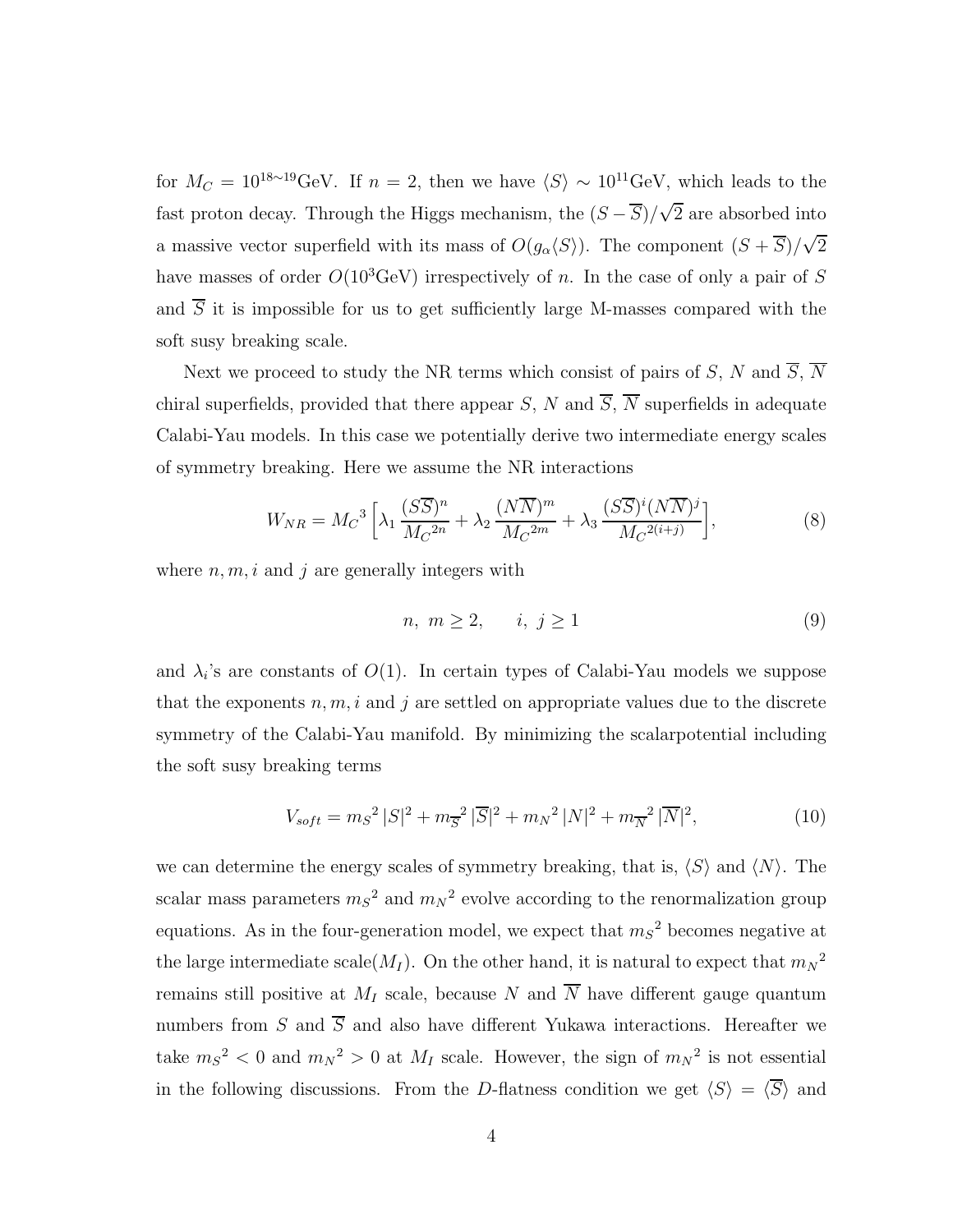$\langle N \rangle = \langle \overline{N} \rangle$  in the approximation  $m_S^2 = m_{\overline{S}}^2$  and  $m_N^2 = m_{\overline{N}}^2$ . To find solutions in which the VEVs are real, here we parametrize as

$$
\langle S \rangle = \langle \overline{S} \rangle = M_C x, \qquad \langle N \rangle = \langle \overline{N} \rangle = M_C y. \tag{11}
$$

For convenience' sake, instead of  $\lambda_i$ 's we use the parameters  $a, b$  and c defined as

$$
\lambda_1 = \frac{a}{n}, \qquad \lambda_2 = \frac{a}{m} b^{-2m}, \qquad \lambda_3 = -\frac{ac}{ij} b^{-2j},
$$
\n(12)

where b and c are put as positive. For negative c we have no solutions in which  $x$ and y are real. Let us introduce two dimensionless functions  $f$  and  $g$ :

$$
f(x,y) \equiv M_C^{-2} \frac{\partial W}{\partial S} \Big| = a \left( x^{2n-1} - \frac{c}{j} x^{2i-1} \left( \frac{y}{b} \right)^{2j} \right), \tag{13}
$$

$$
g(x,y) \equiv Mc^{-2} \frac{\partial W}{\partial N} \bigg| = \frac{a}{b} \left( \left( \frac{y}{b} \right)^{2m-1} - \frac{c}{i} x^{2i} \left( \frac{y}{b} \right)^{2j-1} \right), \tag{14}
$$

where ... | means the values at  $S = \overline{S} = \langle S \rangle$  and  $N = \overline{N} = \langle N \rangle$ . By using the D-flatness condition we have the scalarpotential

$$
M_C^{-4}V = 2 f(x, y)^2 + 2 g(x, y)^2 - 2 \rho_x^2 x^2 + 2 \rho_y^2 y^2 \tag{15}
$$

with

$$
\rho_x^2 = -\frac{m_S^2}{M_C^2} \ (>0), \qquad \rho_y^2 = \frac{m_N^2}{M_C^2} \ (>0). \tag{16}
$$

We now turn to study the absolute minimum of the scalar potential  $V$ . At the minimum point the conditions

$$
\frac{\partial V}{\partial S} = \frac{\partial V}{\partial \overline{S}} = \frac{\partial V}{\partial N} = \frac{\partial V}{\partial \overline{N}} = 0
$$
\n(17)

have to be satisfied. In the present notation the conditions are expressed as

$$
f f_x + g g_x - \rho_x^2 x = 0,
$$
\n(18)

$$
f f_y + g g_y + {\rho_y}^2 y = 0,
$$
\n(19)

where  $f_x = \partial f / \partial x$  and so forth. Solving the above equations and calculating the second derivatives such as  $\partial^2 V/\partial S^2$ , we find local minima and saddle points. Since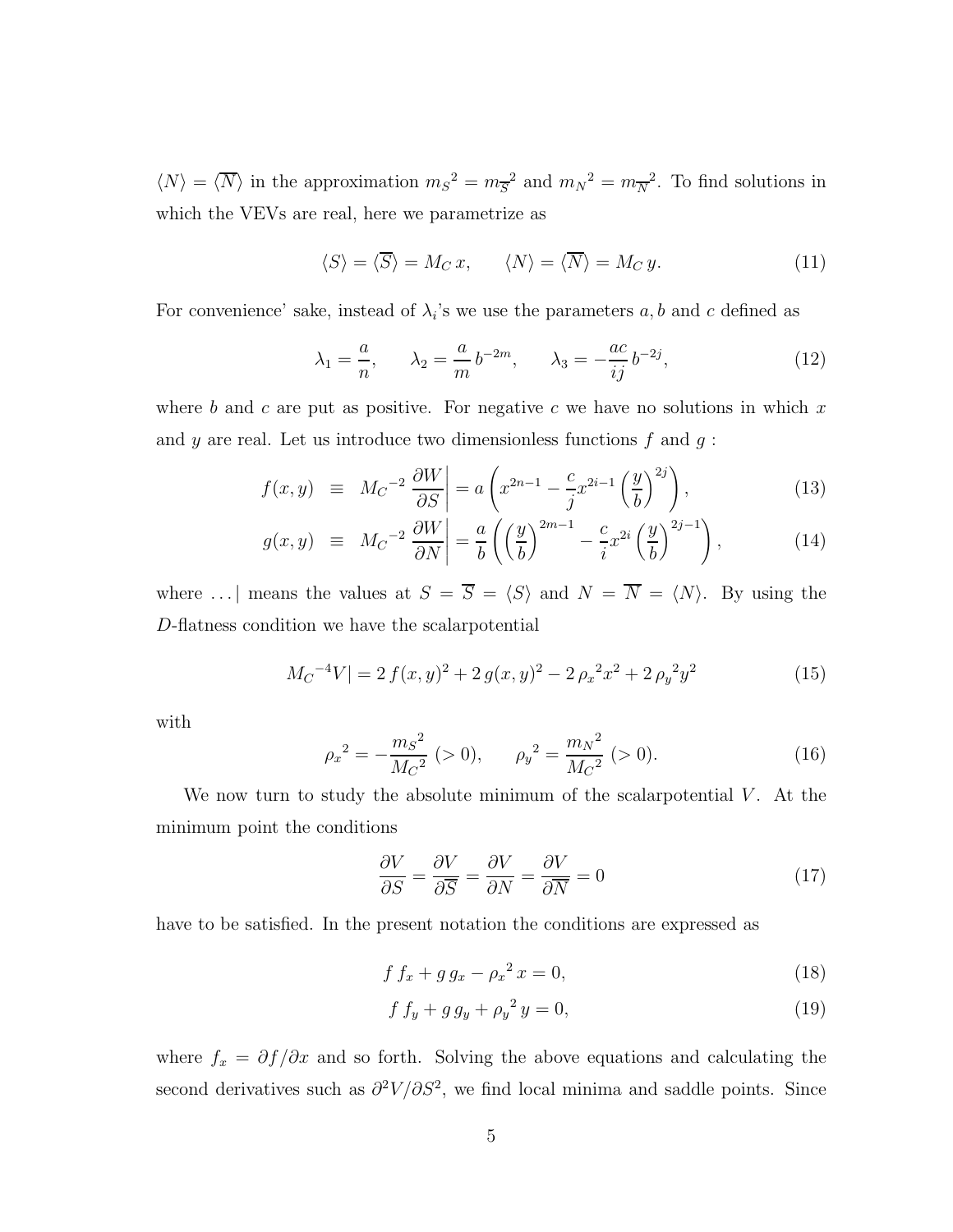the scalar potential is symmetric under the reflection  $x \to -x$  and/or  $y \to -y$ , it is sufficient for us to consider only the first quadrant in the  $x - y$  plane.

Let us consider the case  $n/m = i/(m - j)$ . In this case at the region  $x^n \sim y^m$ the first terms of Eqs. (13) and (14) become the same order with the second terms coincidentally. This situation is of critical importance in the minimization of the scalar<br>potential. Furthermore, we take  $n > m$  so that  $\langle S \rangle > \langle N \rangle$ . Thus we study the case

$$
\frac{n}{m} = \frac{i}{m-j} > 1.
$$
\n<sup>(20)</sup>

In this case it can be proven that there are the following two (three) local minimum points for  $j = 1$   $(j \geq 2)$ . The values of the scalar potential at these points are calculable.

**Point A**:  $(x, y) = (x_0, y_0).$ 

$$
M_C^{-4}V \cong -\frac{4(n-1)}{(2n-1)} \rho_x^2 x_0^2,\tag{21}
$$

where

$$
x_0 = \left(\frac{\rho_x}{\sqrt{2n - 1} a \xi}\right)^{1/2(n-1)},
$$
  
\n
$$
y_0 = b \left(\frac{c}{i}\right)^{1/2(m-j)} x_0^{i/(m-j)} \quad (\ll x_0),
$$
  
\n
$$
\xi = \left|1 - \frac{i}{j} \left(\frac{c}{i}\right)^{n/i}\right|.
$$
\n(22)

**Point B**:  $(x, y) = (x'_0, 0).$ 

$$
M_C^{-4}V \cong -\frac{4(n-1)}{(2n-1)}\rho_x^2 x_0'^2,\tag{23}
$$

where

$$
x'_0 = \left(\frac{\rho_x}{\sqrt{2n - 1}a}\right)^{1/2(n-1)}.\tag{24}
$$

**Point C**:  $(x, y) = (x'_0, y'_0)$   $(j \ge 2)$ .

$$
M_C^{-4}V \cong -\frac{4(n-1)}{(2n-1)} \rho_x^2 x_0'^2,\tag{25}
$$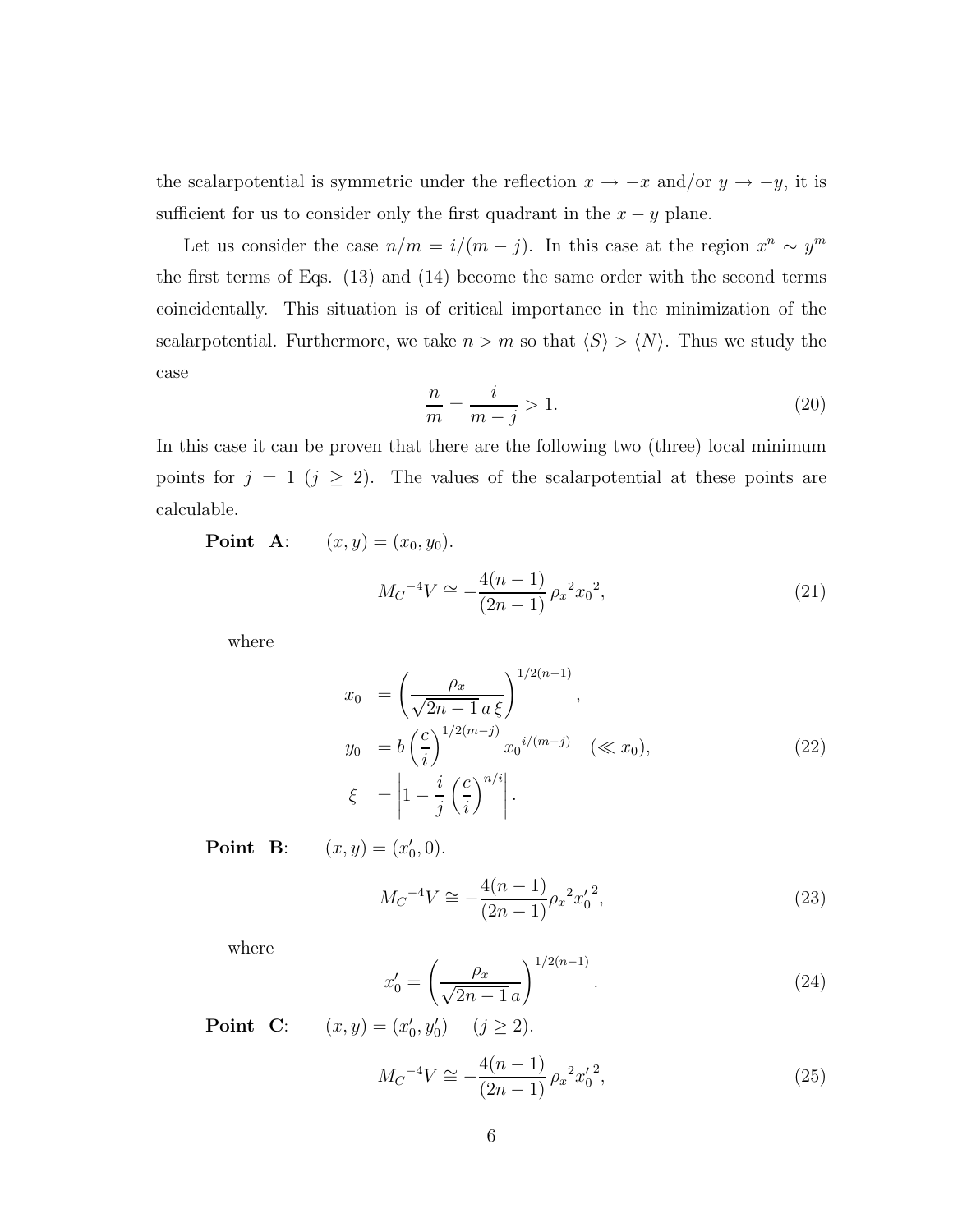where

$$
y'_0 = b \left( \frac{i^2 b^2}{(2j - 1)c} \left( 1 + \sqrt{1 + R} \right) \right)^{1/2(j-1)} x'_0^{(n-i-1)/(j-1)} \quad (\ll y_0),
$$
  

$$
R = -\frac{(2n - 1)(2j - 1)\rho y^2}{i^2 \rho x^2} \quad (< 0).
$$
 (26)

Point A is a solution which was found by Masip[\[6](#page-10-0)]. At this point not only two terms in  $g(x, y)$  cancel out with each other in their leading order but also the leading term in  $f f_y$  of Eq.(19) cancels out  $g g_y$ . In the expansion the ratio of the next-toleading terms to the leading ones is  $O((y_0/x_0)^2)$ . In the case  $j \ge 2$  Point C becomes a local minimum only for  $1 + R \geq 0$  and is not a solution in the case  $j = 1$ . When  $0<\xi<1$  Point A is the absolute minimum. This condition on  $\xi$  <br>is translated as

$$
0 < c < i\left(\frac{2j}{i}\right)^{i/n} \text{ and } c \neq i\left(\frac{j}{i}\right)^{i/n}.\tag{27}
$$

It is worth noting that under this condition the Point A is the absolute minimum independent of the sign of  $m_N^2$ . For illustration we show the behavior of the scalarpotential for the case  $(n, i, m, j) = (6, 3, 2, 1)$  in Fig.1. In Fig.1 the vertical axis is taken as

$$
v = \left(2M_C^4 \rho_x^2 x_0^2\right)^{-1} V + 1\tag{28}
$$

and instead of x and y the horizontal axes are taken as  $\overline{x} = (x/x_0)^3$  and  $\overline{y} = y/y_0$  so that the point  $(\overline{x}, \overline{y}) = (1, 1)$  becomes the absolute minimum (Point A). In the case  $(n, i, m, j) = (6, 3, 2, 1)$  the condition (27) leads to  $0 < c < \sqrt{6}$  and  $c \neq \sqrt{3}$ . In Fig.1 we put  $a = b = c = 1$ . As seen in Fig.1, local minima (Points A and B) are located at bottoms of very deep valleys.

### Fig.1

We are now in a position to evaluate the mass matrix for  $S, N$  and  $\overline{S}, \overline{N}$  at the absolute minimum (Point A). The components  $(S - \overline{S})/\sqrt{2}$  and  $(N - \overline{N})/\sqrt{2}$ are absorbed into massive vector superfields due to the Higgs mechanism. For the remaining components the mass matrix is of the form

$$
\left(\begin{array}{cc} O(1) & O(x_0/y_0) \\ O(x_0/y_0) & O((x_0/y_0)^2) \end{array}\right) m_{SUSY}
$$
 (29)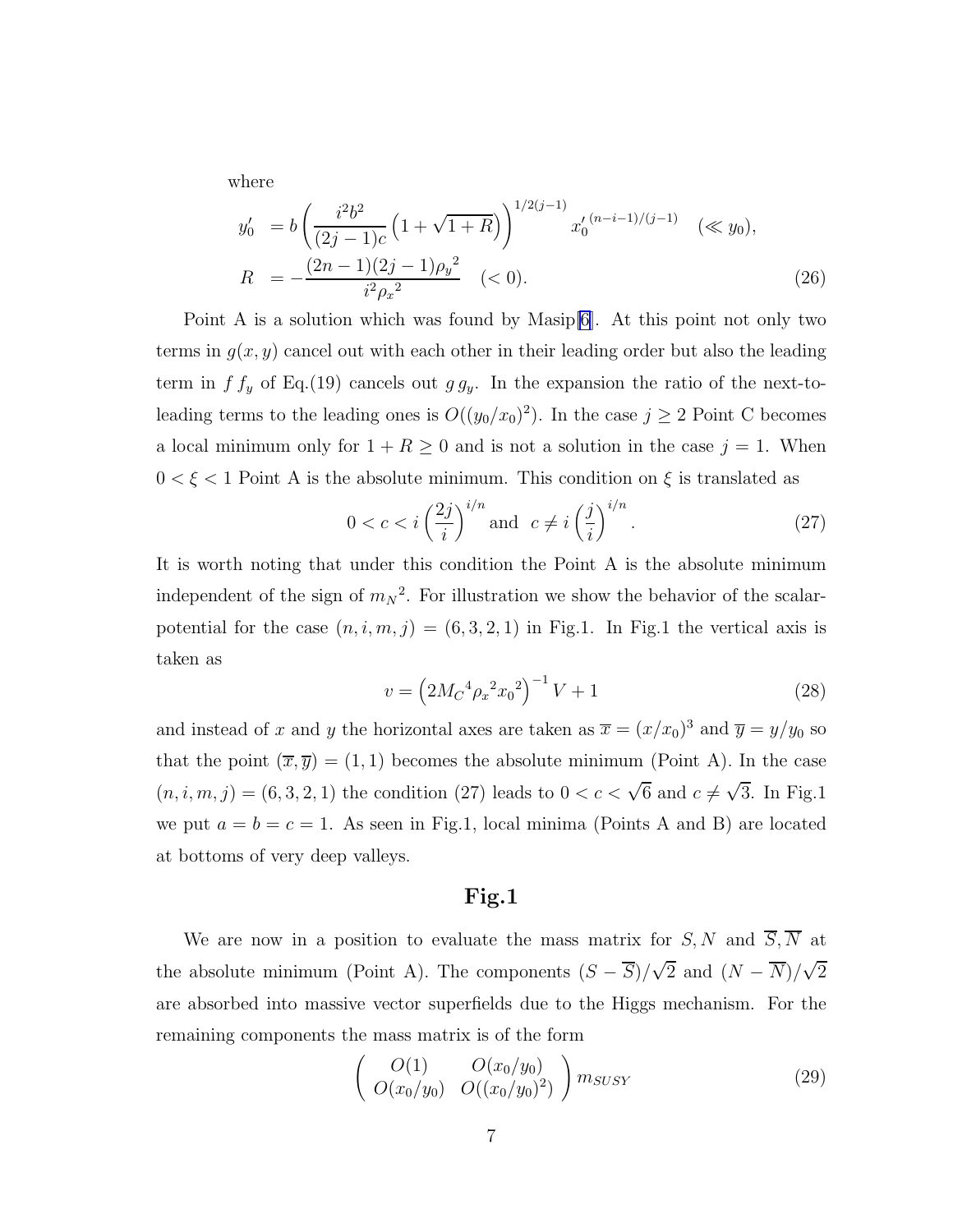with the basis  $(S + \overline{S})/\sqrt{2}$  and  $(N + \overline{N})/\sqrt{2}$ . Thus we obtain a large M-mass

$$
M_M = \frac{2(m-j)}{\sqrt{2n-1}\,\xi} \left(c/i\right)^{n/i} \sqrt{-m_S^2} \left(x_0/y_0\right)^2,\tag{30}
$$

which is associated with the eigenstate

$$
\frac{1}{\sqrt{2}}(N+\overline{N}) - \frac{i}{\sqrt{2}(m-j)}\left(y_0/x_0\right)(S+\overline{S}).\tag{31}
$$

The enhancement factor  $(x_0/y_0)^2$  depends on n and m as

$$
(x_0/y_0)^2 \sim (1/\rho_x)^{(n-m)/(n-1)m} \tag{32}
$$

with  $\rho_x^{-1} = 10^{15 \sim 16}$ . Since the exponent  $(n-m)/(n-1)m$  decreases with increasing m, we take  $m = 2$  so as to get a sufficiently large M-mass  $M_M$ . Then we have  $j = 1, n = 2i$  and obtain

$$
(x_0/y_0)^2 = 10^{7 \sim 8} \quad \text{for} \quad n \ge 6. \tag{33}
$$

This means that the M-mass becomes

$$
M_M = O\left(10^{9 \sim 10} \text{GeV}\right) \tag{34}
$$

by taking  $\sqrt{-m_S^2} = O(10^3 \text{GeV})$ . Consequently, a large M-mass can be induced from the NR interactions of S, N and  $\overline{S}$ , N which are of the form

$$
W_{NR} = M_C^3 \lambda_1 \left[ \left( \frac{S\overline{S}}{M_C^2} \right)^n + \frac{n}{2} \left( \frac{N\overline{N}}{b^2 M_C^2} \right)^2 - 2c \left( \frac{S\overline{S}}{M_C^2} \right)^{n/2} \left( \frac{N\overline{N}}{b^2 M_C^2} \right) \right]
$$
(35)

with  $0 < c < \sqrt{n}$  and  $c \neq \sqrt{n/2}$ . For comparison we tabulate the orders of  $\langle S \rangle$ ,  $\langle N \rangle$ and  $M_M$  for several cases of the set  $(n, i, m, j)$  in Table I. As seen in this Table, unless  $m = 2$  and  $j = 1$ ,  $M_M$  attains to only at most  $O(10^7 \text{GeV})$ . The case  $m = 2$  and  $j = 1$  is indispensable for solving the solar neutrino problem.

## Table I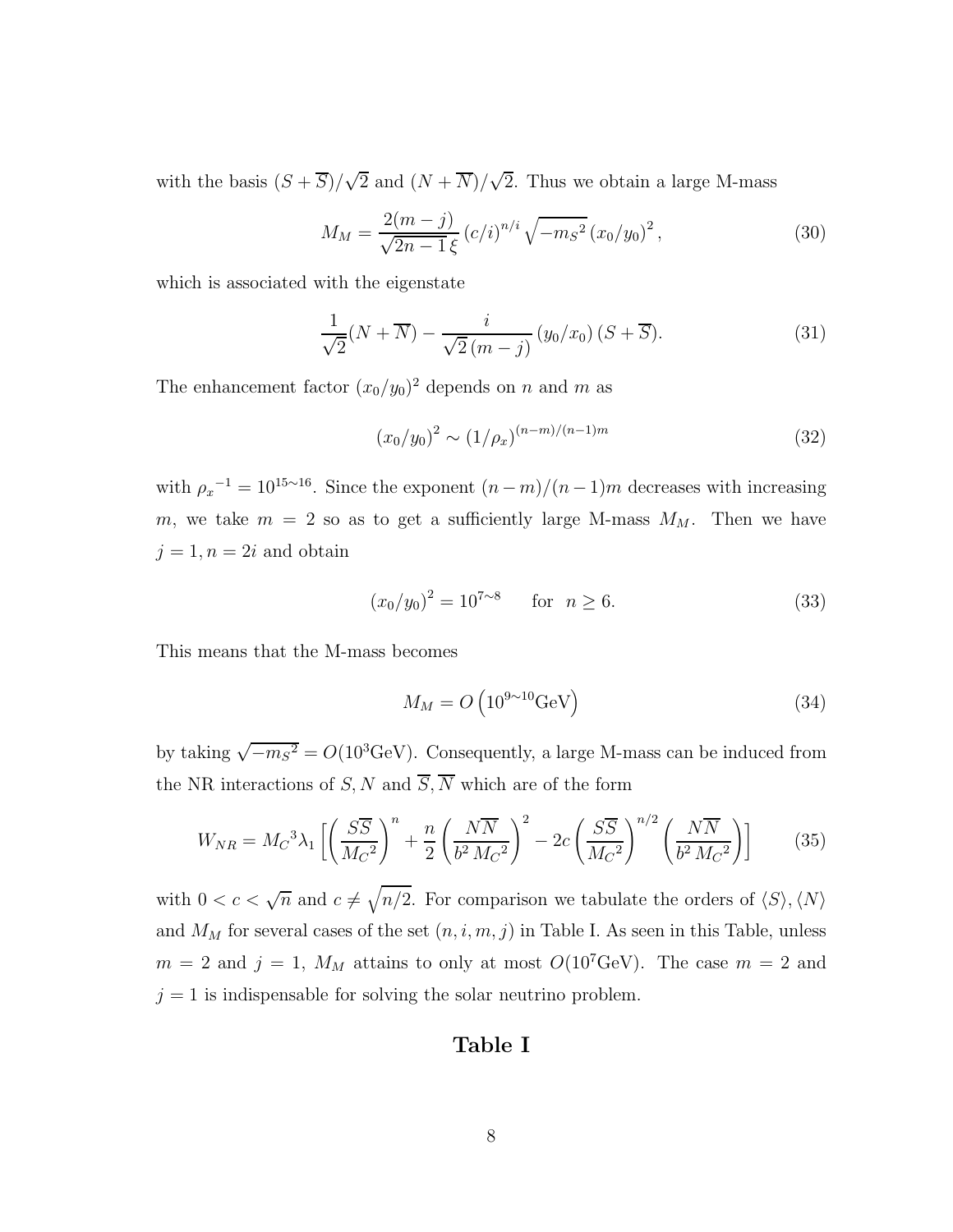Untill now we consider the case (20). In the other cases, for example,

$$
\frac{n-i}{j} > \frac{n}{m} > \frac{i}{m-j} > 1,
$$
  

$$
1 < \frac{n-i}{j} < \frac{n}{m} < \frac{i}{m-j},
$$

we have no interesting solutions in which a large M-mass is derived from the minimization of the scalarpotential.

In conclusion, we found that a large M-masss can be induced from the NR interactions of S, N and  $\overline{S}$ ,  $\overline{N}$  in Calabi-Yau superstring models. A pair of S, N and  $\overline{S}$ ,  $\overline{N}$ chiral superfields is needed to get this amazing result. It is essential that two large intermediate energy scales of symmetry breaking given by  $\langle S \rangle (\langle \overline{S} \rangle)$  and  $\langle N \rangle (\langle \overline{N} \rangle)$ emerge as a consequence of the minimization of the scalarpotential. This implies that the gauge symmetry should be rank-6 at the unification scale. Furthermore, the special sets  $m = 2, j = 1, n = 2i \ge 6$  in the NR interactions Eq.(8) are necessary for realistic scenarios. In fact, the M-mass becomes  $O(10^{9 \sim 10} \text{GeV})$  for these sets. This large M-mass solves the solar neutrino promlem and also is compatible with the cosmological bound for stable light neutrinos. Special form of the NR terms suggests that the superstring model possesses an appropriate discrete symmetry coming from distinctive structure of the compactified manifold. The detailed study of the present models will be presented elsewhere[[8](#page-10-0)].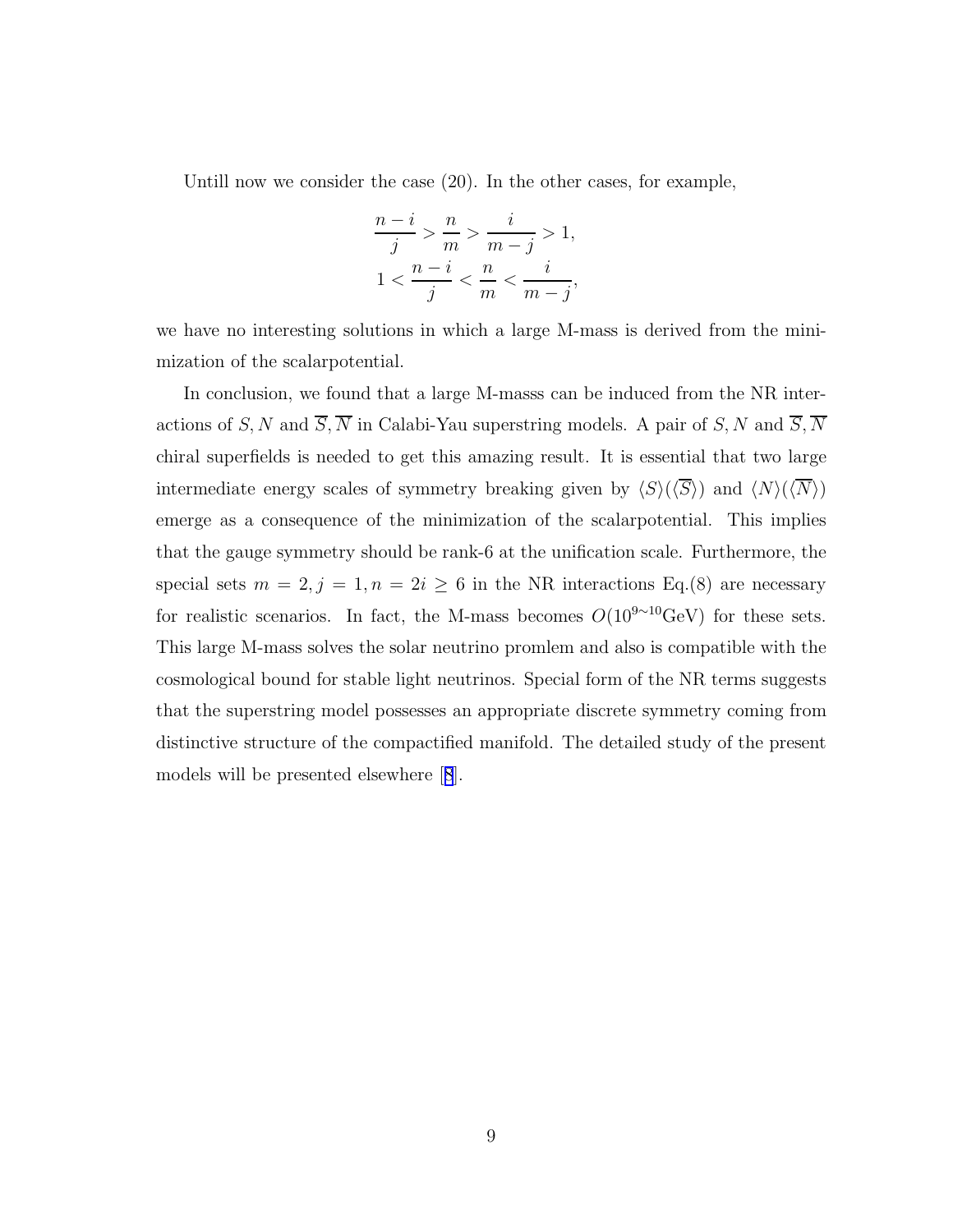## <span id="page-10-0"></span>References

- [1] S.Cecotti, J.P.Derendinger, S.Ferrara, L.Girardello and M.Roncadelli, Phys. Lett. 156B (1985) 318. J.D.Breit, B.A.Ovrut and G.C.Segre, Phys. Lett. 158B (1985) 33. M.Dine, V.Kaplunovsky, M.Mangano, C.Nappi and N.Seiberg, Nucl. Phys. B259 (1985) 549. T.Matsuoka and D.Suematsu, Nucl. Phys. B274 (1986) 106; Prog. Theor. Phys. 76 (1986) 886.
- [2] M.Gell-Mann, P.Ramond and S.Slansky, in Supergravity, eds. D.Freedman et al. (North-Holland, Amsterdam, 1979). T.Yanagida, KEK lectures, eds. O.Sawada et al. (1980)912; Phys. Rev. D23 (1981) 196. R.Mohapatra and S.Senjanovic, Phys. Rev. Lett. 44 (1980) 912.
- [3] S.P.Mikheyev and A.Y.Smirnov, Yad. Fiz. 42 (1985) 1441; Nuov. Cim. 9C (1986) 17. L.Wolfenstein, Phys. Rev. D17 (1978) 2369; Phys. Rev. D20 (1979) 2634. S.A.Bludman, D.Kennedy and P.Langacker, Phys. Rev. D45 (1992) 1810; Nucl. Phys. B374 (1992) 373.
- [4] R.Cowsik and J.McClelland, Phys. Rev. Lett. 29 (1972) 669.
- [5] C.A.Lutkin and G.G.Ross, Phys. Lett. 214B (1988) 357. C.Hattori, M.Matsuda, T.Matsuoka and H.Mino, Prog. Theor. Phys. 82 (1989) 599.
- [6] M.Masip, Phys. Rev. D46 (1992) 3601.
- [7] P.Zoglin, Phys. Lett. 228B (1989) 47.
- [8] N.Haba, C.Hattori, M.Matsuda T.Matsuoka and D.Mochinaga, in preparation.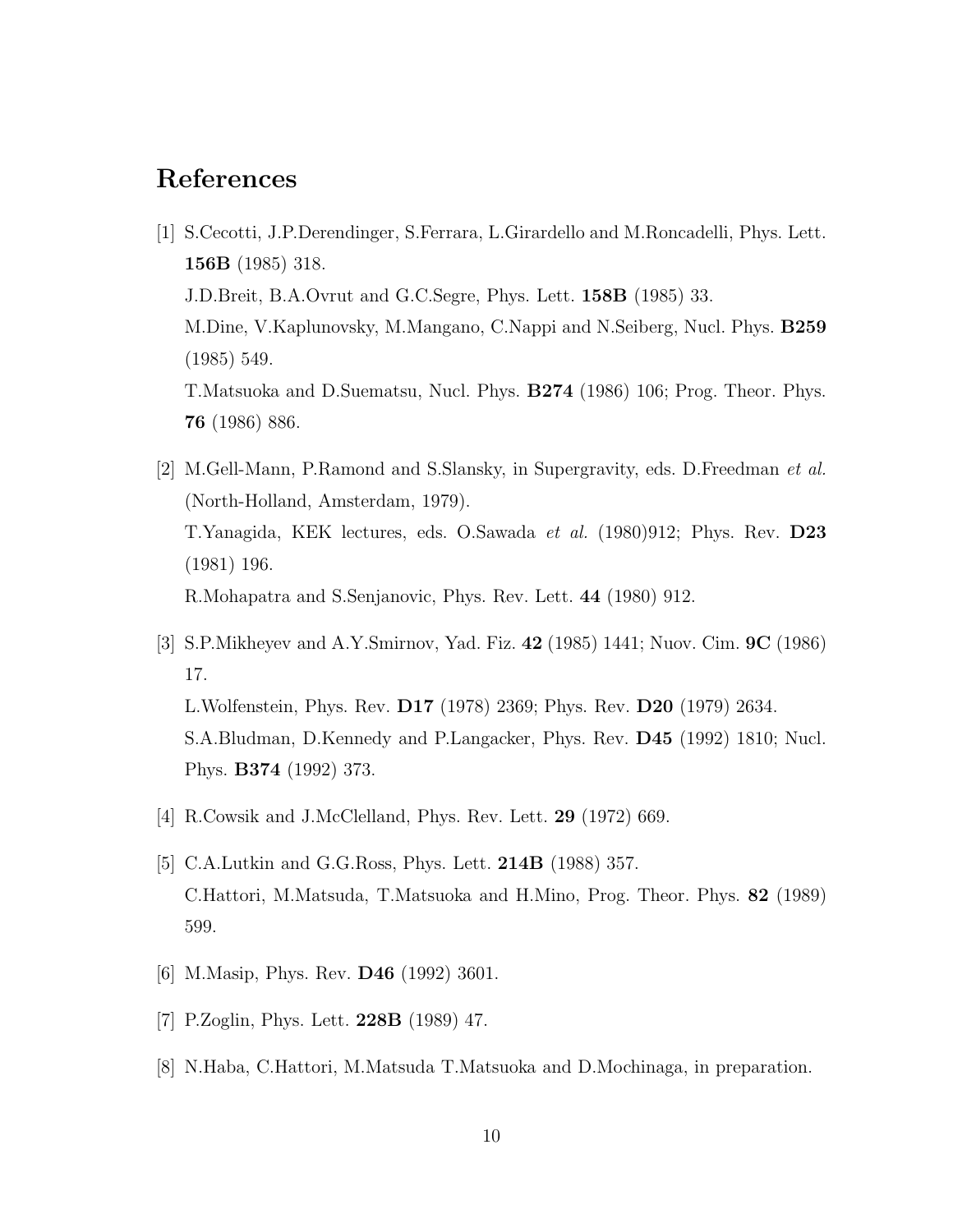### Table Captions

Table I

The energy scales of symmetry breaking  $\langle S \rangle$  and  $\langle N \rangle$  and a large Majorana-mass  $M_M$  in GeV unit for various cases of  $(n, i, m, j)$ . Here we take  $M_C = 10^{18.5}$ GeV and  $\sqrt{-m_S^2} = 10^3 \text{GeV}.$ 

### Figure Captions

### Fig. 1

The structure of the scalar otential in the case  $(n, i, m, j) = (6, 3, 2, 1)$  with  $a = b =$  $c = 1$ . The vertical axis is taken as the normalized scalar potential v (see text). The horizontal axes are  $\overline{x} = (x/x_0)^3$  and  $\overline{y} = y/y_0$ , where  $x = \langle S \rangle / M_C$  and  $y = \langle N \rangle / M_C$ . (a) The overview of the scalar potential v. The Point A (the absolute minimum) is located at  $(\overline{x}, \overline{y}) = (1, 1)$  and the Point B is a local minimum.

(b) The comparison of values of the scalarpotential v between Point A and Point B. A solid (dashed) curve represents the calculation of v vs.  $\bar{x}$  along the line  $\bar{x} = \bar{y}$  ( $\bar{y} = 0$ ).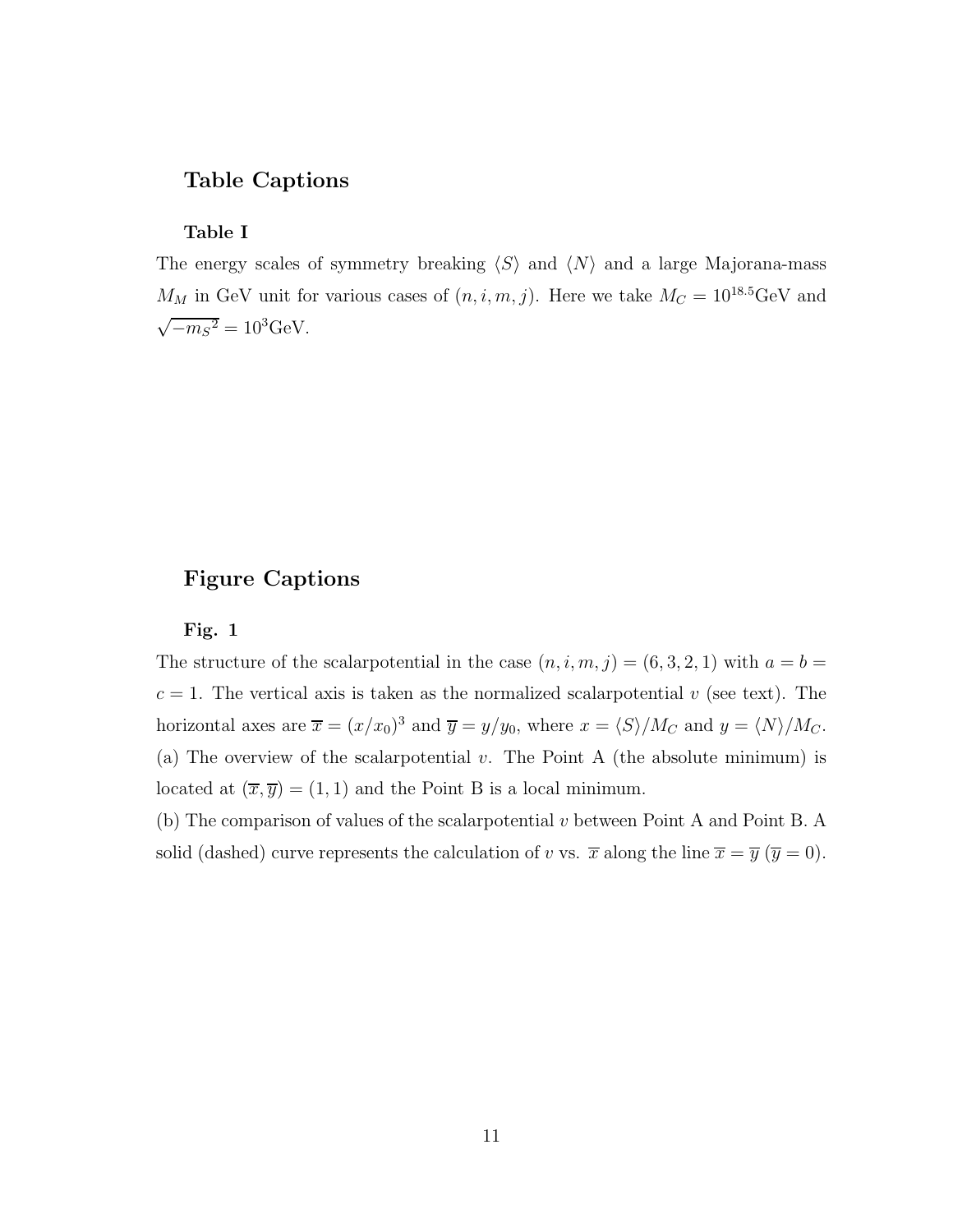| $\, n \,$ | $\imath$       | m              | $\mathcal{I}$  | (GeV)<br>$\langle S$ | (GeV)<br>$\langle N\rangle$ | $M_M$ (GeV) |
|-----------|----------------|----------------|----------------|----------------------|-----------------------------|-------------|
| 4         | $\overline{2}$ | 2              | 1              | $10^{15.9}$          | $10^{13.1}$                 | $10^{8.1}$  |
| 6         | 3              | $\overline{2}$ | 1              | $10^{16.9}$          | $10^{13.5}$                 | $10^{8.8}$  |
| 8         | 4              | $\overline{2}$ | 1              | $10^{17.4}$          | $10^{13.6}$                 | $10^{9.1}$  |
| 10        | 5              | 2              | 1              | $10^{17.6}$          | $10^{13.7}$                 | $10^{9.2}$  |
| 12        | 6              | $\overline{2}$ | 1              | $10^{17.8}$          | $10^{13.7}$                 | $10^{9.2}$  |
| 20        | 10             | 2              | 1              | $10^{18.1}$          | $10^{13.7}$                 | $10^{9.2}$  |
| 6         | 4              | 3              | 1              | $10^{16.7}$          | $10^{14.7}$                 | $10^{6.6}$  |
| 9         | 6              | 3              | 1              | $10^{17.5}$          | $10^{15.3}$                 | $10^{6.4}$  |
| 12        | 8              | 3              | 1              | $10^{17.8}$          | $10^{15.4}$                 | $10^{6.6}$  |
| 6         | 2              | 3              | $\overline{2}$ | $10^{16.9}$          | $10^{15.2}$                 | $10^{5.4}$  |
| 9         | 3              | 3              | $\overline{2}$ | $10^{17.5}$          | $10^{15.2}$                 | $10^{5.8}$  |
| 12        | 4              | 3              | $\overline{2}$ | $10^{17.8}$          | $10^{15.3}$                 | $10^{5.9}$  |

Table I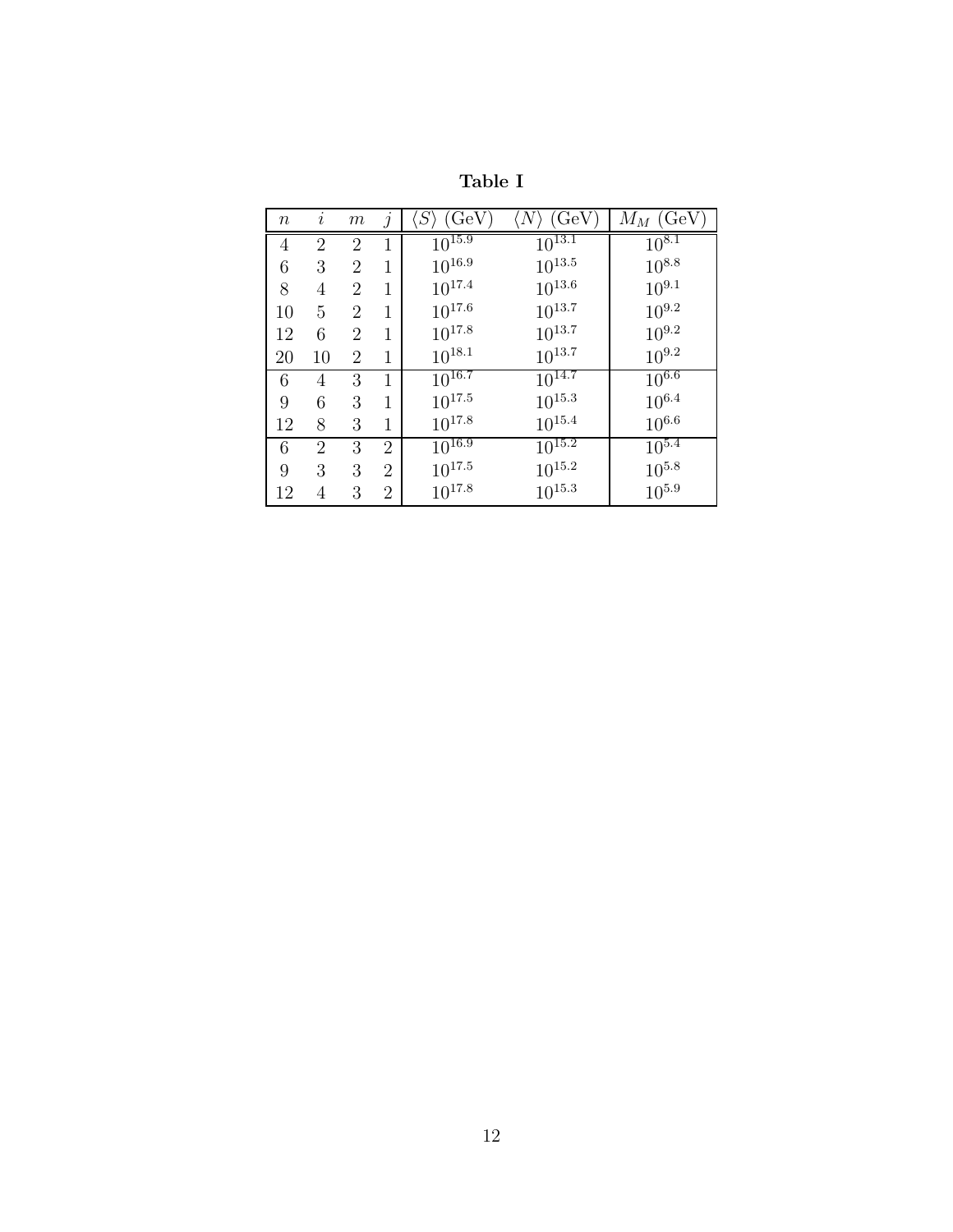This figure "fig1-1.png" is available in "png" format from:

<http://arXiv.org/ps/hep-ph/9311298v1>